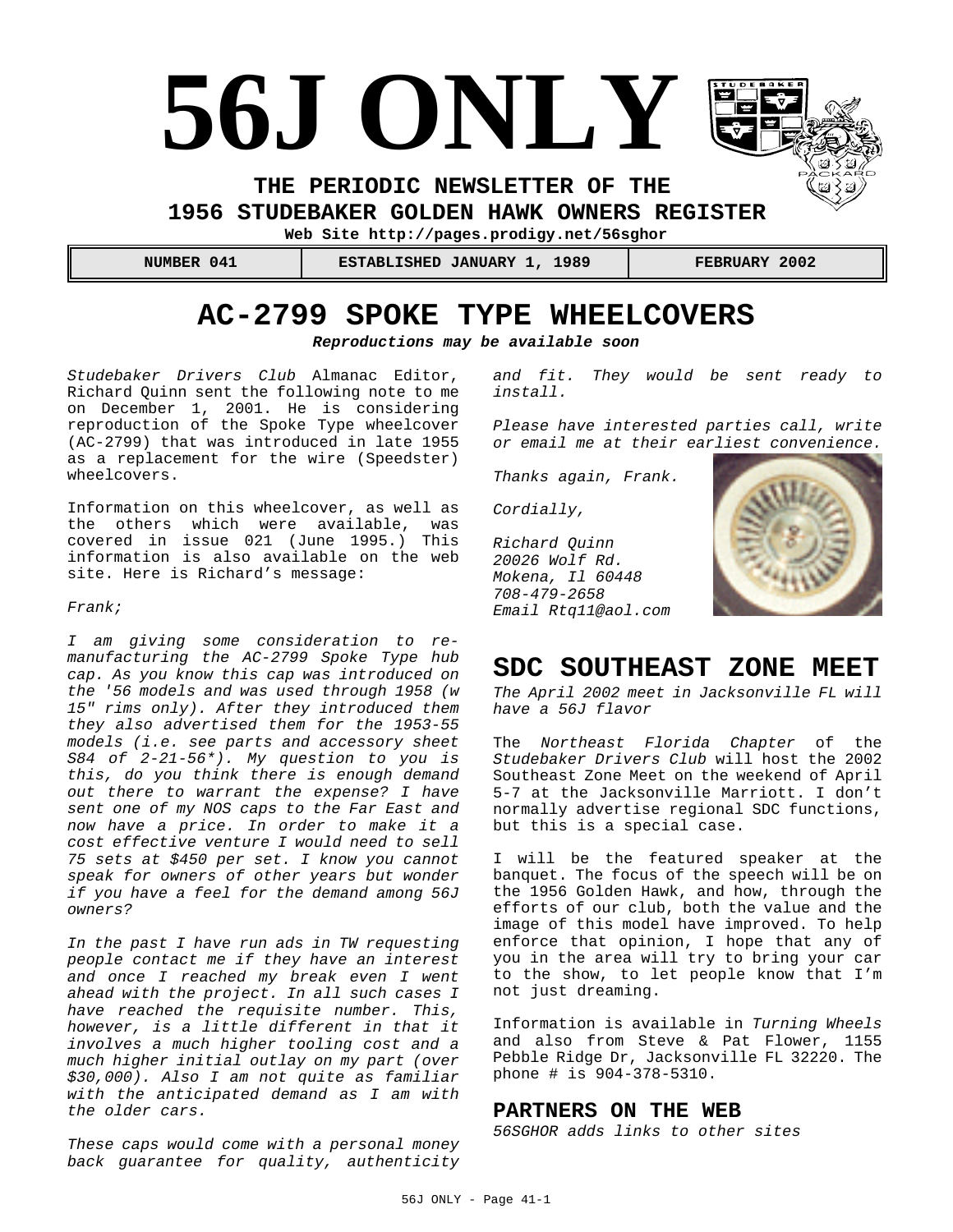Through the years, several other special interest groups have contacted me and we've formed a friendly relationship. We have kept in contact through the use of email messages. At present, I have set up links to their web sites, and in some instances, they have reciprocated.

Bob Coolidge has a web site that deals with Studebakers that were used in racing. He has quite a site and you should take a look when you have time.

Ron Ellerbe, along with George D. Krem, produces the *Jet Thrust News* and maintains a listing of cars, owners, and engines.

Gary Talbert maintains a roster of 1956 Sky Hawks and owners. If you know someone who owns one of these cars, tell them to get in touch with Gary.

I feel that these are all good efforts and serve to increase the interest in Studebaker in general. If you have web access, why not visit their sites and see what they have to offer. Just go to the 1956 Studebaker Golden Hawk Owners Register site at http://pages.prodigy.net/56sghor and click on the appropriate link.

## **1956 STUDEBAKER GOLDEN HAWK OWNERS REGISTER LOGO**

As I reported last time, member Bill Glass has designed a new logo for out club. A sample is shown to the right. I think he has done an  $\begin{bmatrix} 1 & 1 \\ 1 & 1 \end{bmatrix}$ excellent job, and I've incorporated it into our web site.



Bill has also developed

a series of items which are available for sale. These include shirts, mugs, license plates, mouse pads, and clocks. I purchased a sweat shirt and a clock. The car on the sweat shirt was Mocha and Doeskin, while the car on the clock was done in Mocha and Snowcap White.

I was so impressed that I also ordered a golf shirt and a mouse pad. The unique thing about these items is that Bill can print the car in any of the standard 1956 Golden Hawk color combinations. Bill is donating a portion of the proceeds to our club.

For more information on all the products that Bill has available, visit his web site at www.bondobilly.com/aindex.html or contact him at:

18 Lorenz Drive

Valhalla NY 10595 Phone: 914-681-0855 FAX: 914-761-5788 Email info@bondobilly.com

## **1956 GOLDEN HAWK DIECAST MODEL**

*Shrock Brothers new release*

Member Bill Glass sent an email message to me with a web site address. The address was the location which contained a photo of the prototype 1956 Golden Hawk model that the Shrock brothers plan to reproduce.

The model is to be a 1:70 scale size, and the photo showed the car in the Green/White two tone combination. The web address is www.shrockbrothers.com/new\_releases.html

I sent an email to the Shrocks asking why there was a "B" pillar on a hardtop model, and indicated that I felt the white wall tires were far too wide. Here is what they had to say:

*The pictures on the web site are prototype models. The white walls are overstated and will be corrected before production. The windows*



*are vacuum formed in a single piece assembly. To open the windows requires additional hand work. (This is optional upon request)*

*The toy can be ready in late January. Contact us in early February.....*

 I think it is great that someone is finally producing a scale model of the 1956 Golden Hawk. I'm anxious to see the final product. I've heard great things about the Shrock brothers and the models they have produced in the past. Although I have never seen any of their models, I'm sure they will do a fine job on this one.

If you are interested in ordering one of the models, here is the contact information:

> Telephone 814-672-5544 Postal address RD #1 Box 636 Coalport, PA 16627

Electronic mail ShrockBrothers@penn.com

## **CARS & PARTS**

*1956 Golden Hawk appeared in January 2002 issue*

I received some exciting news last December from a few of our 1956 Studebaker Golden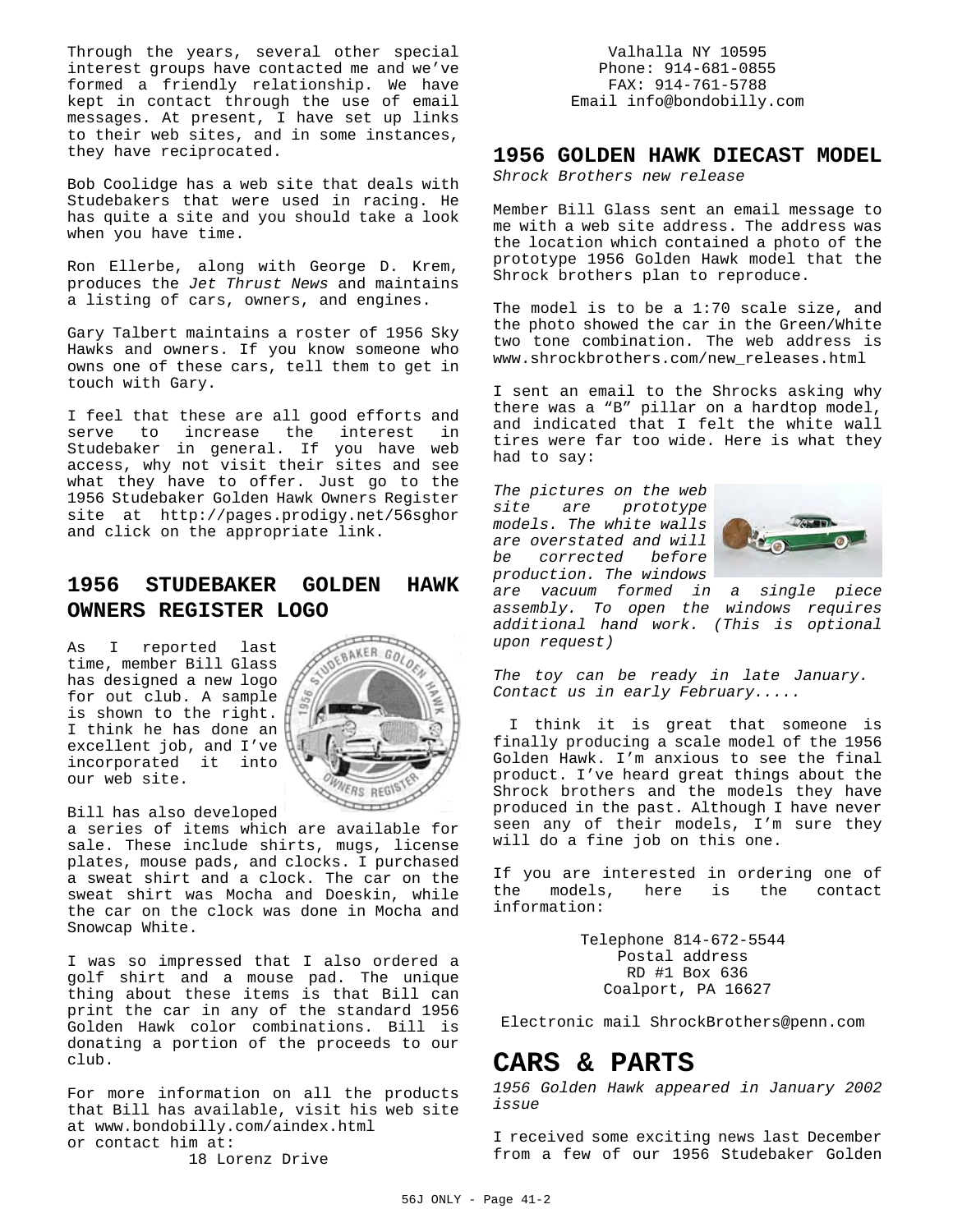Hawk Owners Register members. I was told that my 1956 Studebaker Golden Hawk was on the cover of the January 2002 issue of Cars & Parts magazine, with a nice story about the car inside. I don't subscribe to that magazine, and I couldn't find it in any of the book stores around Orlando.

We had to go to Michigan for a funeral, and I looked in Ohio, and Detroit and still couldn't find a copy of the *Cars & Parts*. Finally, member Tom Clarke mailed me his copy and I got to see it for myself. Only the front half of the car was shown, and it occupied about a quarter of the cover page.

The author, Mike Mueller, had been to my house in 1995 to take a bunch of pictures for a book he was doing back then. It was called *Fifties Muscle, The Dawn Of High Performance.* We found a nice setting and he took a bunch of pictures using about three rolls of film. He only used two photos in the book. I wrote about this adventure several years ago in issue 025 of *56J ONLY*.

The story was about that particular make and model, not about me. It was neat, 10 more photos appeared inside with the story. I'm glad Mike Mueller found a use for a few of those extra photos. He even mentioned my name as the car's owner.

The story was very positive except for the usual rehash of how the front end was so heavy that the car could hardly get out of its own way to turn a corner. I get so tired of hearing and reading this. Everyone seems to forget that these tests, and the resultant reports that mentioned the cornering



deficiency, were done under the most extreme conditions. Despite the heavy front end, due to the weight of the Packard V8, several testers didn't think it was that much of a problem.

I seriously doubt that anyone bought a 1956 Golden Hawk to race around an oval track. I doubt that anyone uses their 1956 Golden Hawk in that manner today. If an owner was inclined to race his car, he most likely did it at the strip, or on the street. And, under these conditions, the car's handling ability was up to the task.

Everything else in the story was very well done, and the photos that were included came out great. Mike is a fine photographer. He had another story in that same issue, which was about a 1918 Dodge

Business Sedan. That story included 18 photos which showed great detail.

It was a lot of fun to see our car in such a fine publication. I hope Mike will do more stories about 1956 Golden Hawks in the future. It is always nice to see one of these cars get a little attention, and it is great when the featured car belongs to one of our members.

## **THE MAILBAG**

*Letters are always welcome. If you need help or can offer advice, share it with the membership. (Edited as required.)*



**EMIL HEDRICH INMAN KANSAS** February 25, 2001

I was very happy when my December 2000 issue of *Turning Wheels* arrived. All the articles and pictures of 1956 Hawks were awesome and very nostalgic. I have wanted to write you ever since, but couldn't find my old bill of sale and ID numbers. Today, I finally did.

On September 26, 1956 my wife (of one week) and I purchased 1956 Studebaker Golden Hawk serial # 6032055, engine # S3178 from Bevan Motor Co. of Hutchinson KS. I was stationed at the Naval Air Station, Hutchinson KS and had my 1954 Land Cruiser in Bevan's shop in preparation for getting transferred. The Golden Hawk was in the showroom and going around on a turntable. I just had to look at it. That's all it took, and after a test drive and a wifely consult, it was ours. It came with a new car warranty, although it had been driven 5000 miles by the dealer's wife.

It was a terrific color combination of Yellowstone Gold and White, with sort of a charcoal and white upholstery. The color schemes of the article kind of confuses me because there's also a Sunglow Gold color, but I seem to remember Yellowstone. Anyhow, the colors were as illustrated for the later more common combo, with the hood, fins and trunk lid , the gold color and the roof and sides below the molding, white.

We really loved this car and it turned heads where ever we went. It also seemed to want to encourage others to try to race us, but we always left them behind.

In October, 1956, I was transferred to the Naval Air Station in Jacksonville FL and we moved there. We experienced our first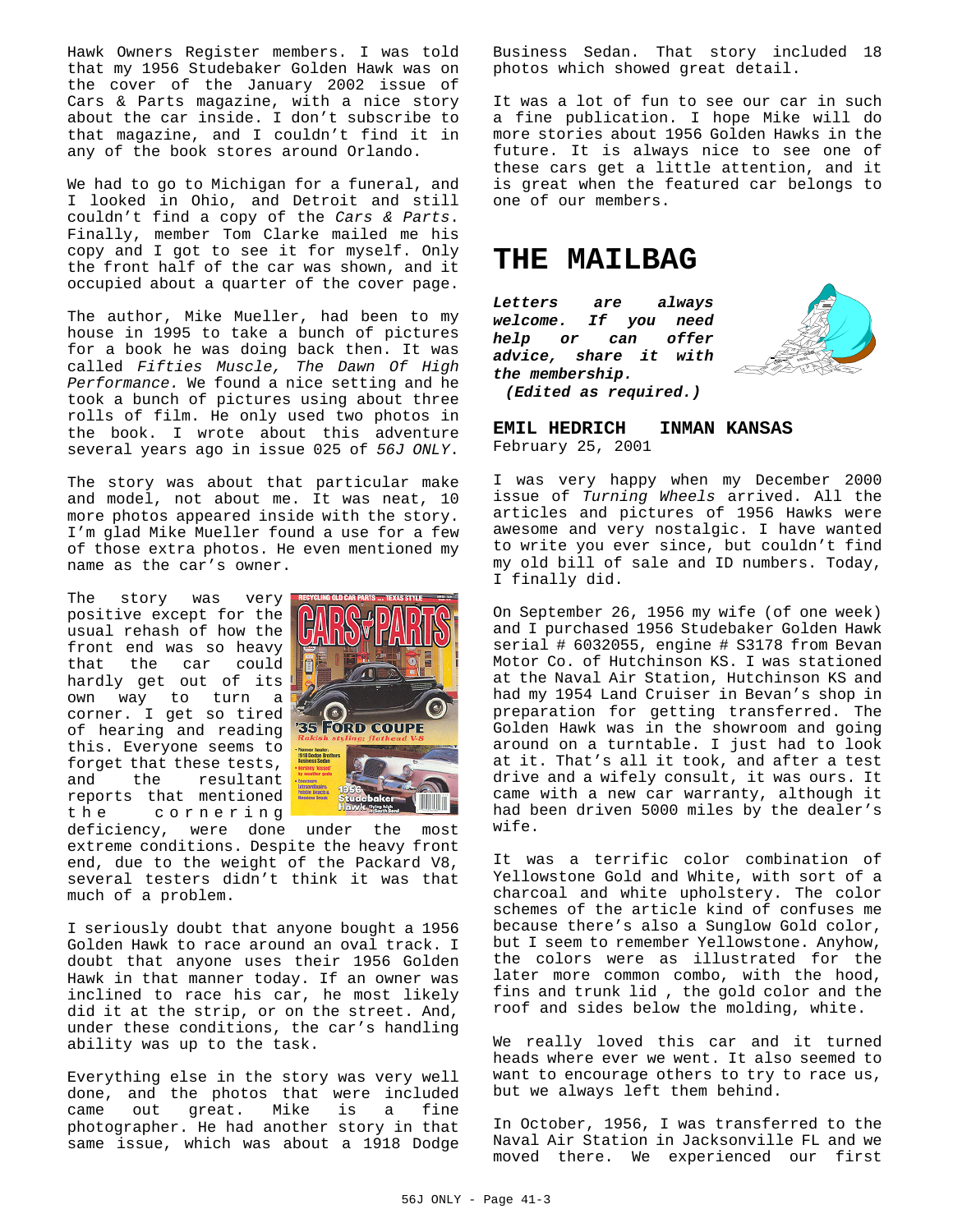problem with the car in Colorado one morning when I didn't have any brakes. The Bendix Hydorvac power brake unit let the engine vacuum suck all the brake fluid out.

We had fluid added and brakes bled and we were OK again till in Alabama a baffle in one of the mufflers came loose and the vibration and hum drove us nuts. A Stude dealer replaced the muffler and we were good as new. The first problem that arose in Florida was going to work on cool damp mornings and the engine bucked and missed till it warmed up. A trip to the dealer and he filed some vent slots in the distributor cap and that cured the problem. Close scrutiny of the brake fluid showed it constantly was being sucked up. I put a kit in the brake unit and that solved that for a while. The literature called for a lubricant on the vacuum side, and that seemed to help.

The brake fluid started to disappear again and the brakes were always too touchy. A hard pedal push would throw you into the sun visors. I consulted a brake and axle outfit in Jacksonville and they installed a rebuilt unit like those used on T-Birds and that finally solved both brake problems. Another problem was small moisture pimples in the paint on the fibreglass fin, but we lived with that one.

The battery always seemed to be low on water and I suspected high under hood temperature, because of its position up high, back against the firewall. I opened up the scoop on the hood so it was functional, but the final solution was to move the battery to the trunk. That also took some of the weight off the front end.

I wrote the factory to see if some stiffer coils were available for the front end, and yes they were. The new springs barely fit, and were just able to be compensated for with the front end adjustment. They made all the difference in the world on the handling though. It didn't flounder in turns like it had.

We still liked the car very much, lots of power, good gas mileage, great looks, and with the help of the shop manual, I could always take care of maintenance myself.

One more problem arose. The steering gear box output shaft was so close to the exhaust manifold that the heat ruined the seal and lubricant leaked all the time. It was too much trouble to reseal, so I just added lubricant.

The next problem was a major one, actually a GM one. The dummies at the Harrison Radiator Division, who made the radiator, made the overflow pipe out of steel and it

rusted shut. When the radiator pressure cap tried to release excess pressure, it had no place to go and finally collapsed the transmission's fluid cooler in the bottom of the radiator. Then, coolant got into the transmission and the radiator was always low. It took a while to realize what was going on. The transmission worked fine with the water getting in.

By that time there wasn't a good Stude dealer left in Jacksonville. The radiator guy couldn't find another transmission cooler (bet he didn't look too hard), so I had him block off the holes in the radiator, and I made a cooling maze out of aluminum tubing, in front of the radiator. That worked fine and that was the last problem I had.

It was 1964 and the family had grown. It was too hot in the summer without A/C and Studebaker was out business, so I traded for a 1964 Ford. I hated to get rid of that car, and possibly, if I hadn't been in the service, would have kept it. The biggest sin was that I threw away a 1953 shop manual with 1954 supplement and the 1956 shop manual. What a dumb move.

Later this year, I'm going to look for another Studebaker coupe, maybe a 1955 or a Hawk with a Studebaker engine, or a later Hawk. The black Golden Hawks on the inside covers look great, and one is here in Kansas. I've never seen a black one, only other one I ever saw was putrid green and white (2), both in Kansas, one in 1956 and the other in the 1980s.

I wanted to tell you about all the troubles I had with mine, and to ask a few questions. In your register, is this car still alive? Maybe the history will interest the current owner.

Does anybody make a model of the 1956 Golden Hawk, a ready made one? I know 1957s are available, but don't really care for one. The 1956 set the tone for the Hawks and they're the ones that should be modeled. Same as the 1953 should be modeled as they led the Studebaker Coupes.

Well thanks for listening, and thanks for any information you might find.

#### **JOE HALL October 2, 2001**

I recently obtained a 56J engine (K 1623) that is an excellent ginny pig for trying the Ford pistons and rod & main bearings I mentioned recently as probable substitutes. The block is now at the machine shop being cleaned and magnifluxed, if it checks out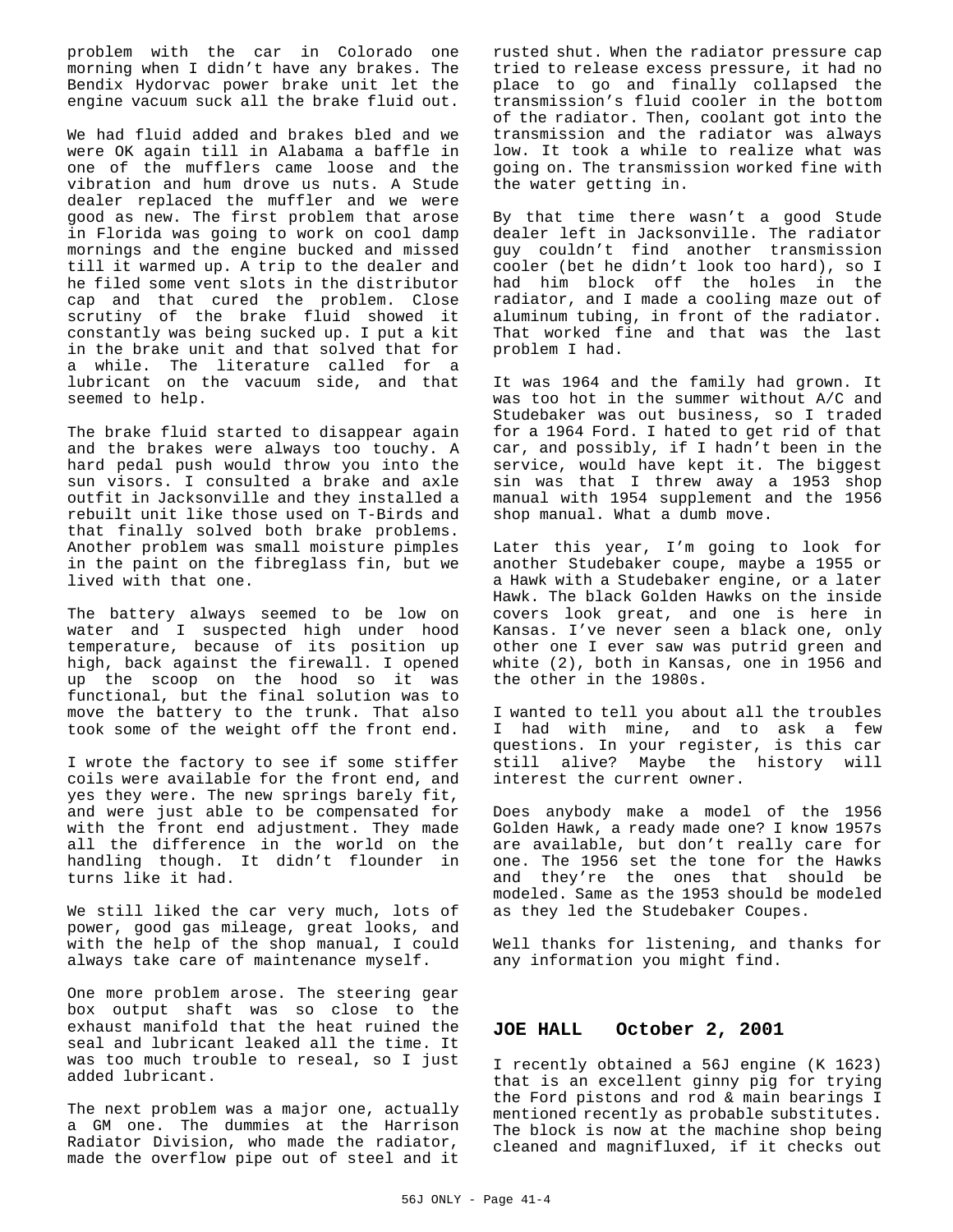OK the fun will begin. Once finished, I'll let you know the details.

I'm confident the bearings will work but am seeking yet another opinion on the pistons. This machinist, too, is confident everything will fit but is concerned about the PRICE of adding weight to the crankshaft throws to offset the extra weight. (The Ford pistons are about 100 grams heavier.) He's sending a Packard & a Ford piston to a shop that does most of the balancing in this area for their opinion/estimate. Will let you know when all is done.

Meanwhile; I don't even know what I'll do with it when it's done, except keep it for a "spare"...

If someone in the club needs a 56J engine rebuild, I believe I can build them to be at least as reliable as when new, and as economically as can be done anywhere in the free world. (There are currently three 56Js on the road with "Joe Hall" rebuilt engines in them) But I don't think I'd have time for more than a couple per year.

#### **BRUCE BENNET October 11, 2001**

Hello. I have been reading with great interest, your site for the last several weeks I think it is great. I myself am in the JET THRUST NEWS club owning 4 examples, 3 larks 1 hawk. Now for the real reason for writing.

First do you have a Ralph Durr, East Peoria listed he owns a 56J, he is in SDC, and I see him from time to time. If not I would be happy to get info for you. Now for the better story.

About 10 years ago my wife and I stopped at a garage sale in Pekin IL. What I saw in the garage was a very pleasant surprise, 56J. Of course I asked how much it was. The lady was surprised that I knew what it was. Her husband was not at home at the time, I went back later. His name was Earl Goodin, Pekin IL. He shared with me, that he bought a new Studebaker almost every year from Beres Motors, Pekin, but when he bought the Golden Hawk he just couldn't bare to part with it, so he just bought<br>another Studebaker. He shared many another Studebaker. stories about his fast runs to Peoria to work, and enjoying any race he could get into.

The car had been moved with him to Florida, then back. This contact started about 10 years ago, I stopped in from time to time to chat. The car was complete, he wanted to restore it. It was not that bad, he even had a dual 4 barrel to put on it, very little rust. The last time I stopped, in August, I found out he had passed away and his wife had moved, I think he had said his son would get the car? If this car and story matches up to any one in your group I'd be curious. If not let me know. I'll see what I can find out.

## **RON ELLERBE October 23, 2001**

56J issue # 40 is great reading as always. One of the items that I read carefully was the reference to Paul Work. Paul has been on the JT owners roster for 10 or more years as the locator of an unusual R1 Lark. The car is a 63V29466, a 4 door 63 Custom with 3 speed stick shift. It was in Missouri. JTN had long since lost track of Paul as he moved from Missouri.

Finding his email address in 56J #40 afforded the golden chance to ask Paul about the Custom. Paul came through. He says he did find the car and bought the engine out of it in 1990 when he last saw the car. He rebuilt the engine, used it in a Stude truck project and took the truck and engine in the move to Oregon. The project was sold to another Oregon Stude man three years ago.

You just never know where the next contact is coming from!

#### **STEVE COLE NSW AUSTRALIA**

October 31, 2001

Sorry I haven`t been in touch. My new email address is studebakerhawk@bigpond.com. I have almost finished the restoration on the hawk, only the motor to go. The auto cost me a fortune [4,500] Australian. Just waiting on the diecast front grills. The colour is light blue metallic, bottom and top, and off white. Inside is light blue metallic vinyl from 1963 GT Hawk new old stock.

I have tried to keep the car as original as possible but there are some things that we can not purchase in Australia. I have put 63 bucket seats and matched 1959 Hawk door trims as the car did not come with original front trim. Really enjoy reading 56J ONLY and it has really helped me with my restoration (rubber cap on auto dip stick certainly helped startup overflow problem with the gear box.)

**GUS DAUB** November 24, 2001 Subject: Engine paint

I was wandering thru Hemmings and came across an ad for Engine paint. Among the items available was "Packard red for 1955 352 engine." Don't know if it's the same,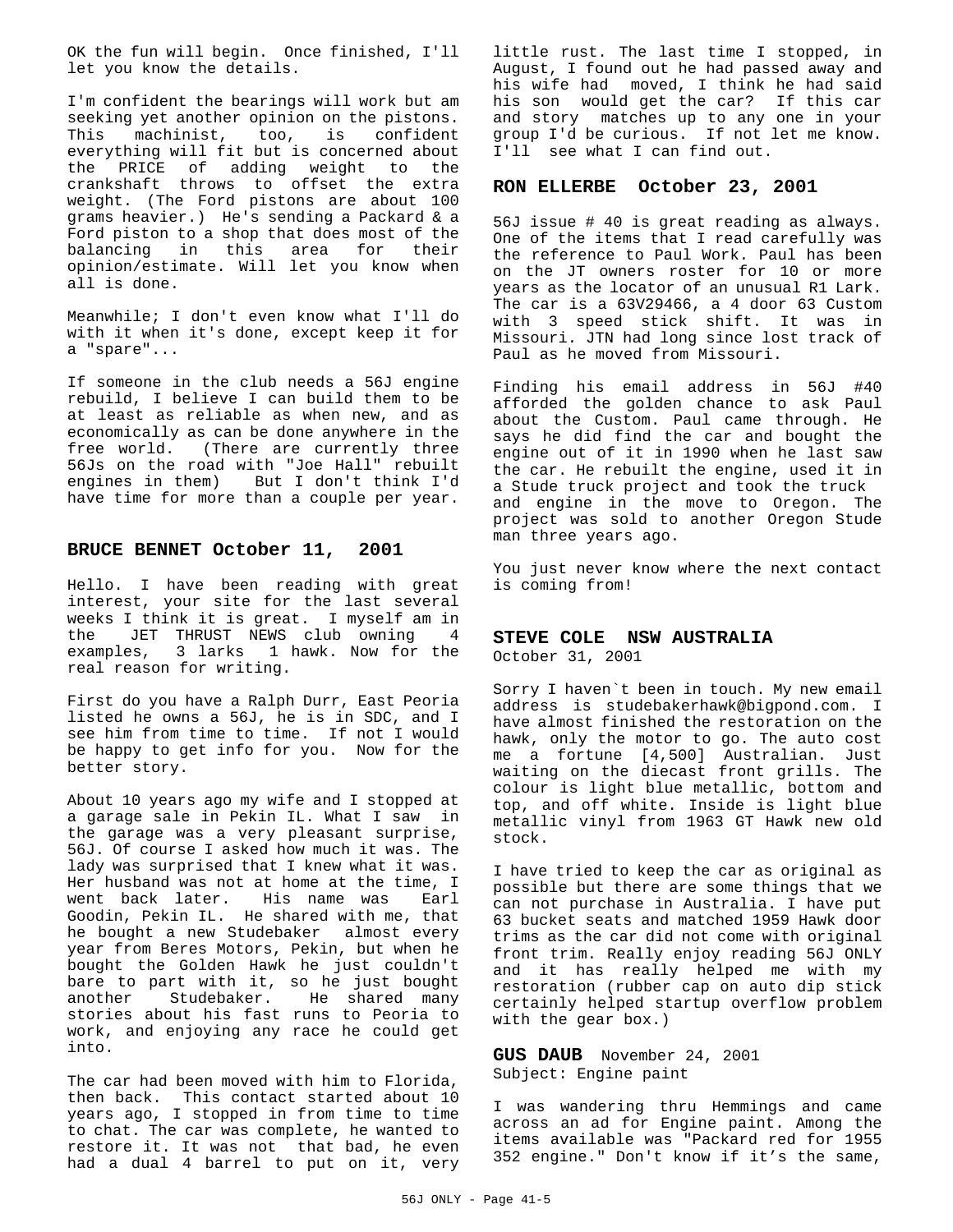too late for me as I already painted mine, but if someone else is about to paint theirs they may want to give a call for sample or more info.

> Bill Hirsch 396 Littleton Ave., Newark, NJ 07103, Phone: 1 800 828 2061, Fax: 1 973 642 6161

#### **JOHN POULOS December 06, 2001**

 Just thought I'd thank everyone for there help on my Ultramatic slipping and tell you what happened. I set the throttle pressure, adjusted the bands, no change. I called Peter at Ultramatic Dynamics and he suggested that a valve or servo was sticking and might be causing the problem.

 Just for grins I tried the stall speed test (foot on the brake, transmission in drive and full throttle) The engine revved up way beyond the correct RPM, slipping like a bandit, than all of sudden the car tried to leap forward and the RPM dropped. This happened with a loud pop, which I now think was the drive line slack coming out all at once.

 Fearing the worst, I put it drive and took off, surprise, a solid tight Ultramatic. I drove around for an hour or so, even chirping the tires and everything is just perfect. When I told Peter, he suggested that I'd blown out what ever was causing a valve or servo to stick, He also suggested that I drop the pan, clean everything up, and add fresh fluid, which I will do. Thanks again to the group. Studebaker On the Net http://stude.com

## **HERE WE GROW AGAIN**

Please update your rosters as we welcome the following members. **If you move, please remember me when you send out your change of address forms.**

- 374 Larry Bost 52 Cedar Hill Rd N E<br>Albuquerque NM 87122 505-823-1399 Albuquerque NM 87122 Email LarynPat@aol.com
- 375 Paul McPeek 970 Mt Vernon Rd Newark OH 43055 740-364-0107 Email bigmac@gurulink.com
- 376 Sam Chirco 10270 E Pierce Arrow Tucson AZ 85748 520-886-6351 Email schirco@aol.com
- 377 Jack Renner 2 Sea Horse Way Hilton Head Island SC 29928

#### 378 Sam Stupp 920 Caledonia Rd Unit 3 Toronto ON M6B 3Y1 Canada 416-781-3399

**NOTICE:** In lieu of dues, and to help keep my records correct, registration forms will be mailed out periodically to members who haven't been heard from for several years. **If you receive one, please complete and mail it at once or you will be dropped from the mailing list.**

## *WHEEL ESTATE*

Due to our infrequent printing schedule, many ads may be quite old. The only way I know if an item is bought or sold is if one of the parties reports the transaction.

**For Sale:** Numerous used and n.o.s. hard to find 56J parts for sale, reasonable prices. Brent Hagen, 6220 SE 55th Ave., Portland, OR 97206-6800, Phone: (503)771-0604 days, (503)335-5096 after 3 pm week-day evenings. E-mail: gh352@effectnet.com (01/2002)

**For Sale:** Packard 374 motor, complete. Has 2x4 dual manifold & carbs. Fly wheel, clutch and fly wheel housing caster for 3 speed stick transmission. \$2100, call 913- 492-4523 (KS) (05/01)

**Wanted:** Rear fenders (quarter panels) for 56 Hawk. Any Hawk or Coupe from 1953 to 64 will fit. Walter Kunz (407) 737-7433 or wgkunz@aol.com (12/01)

**Wanted:** 56J block, or entire engine. 'K' serial number preferred but either 'K' or 'S' would be OK . Either rebuilt or in need of rebuild is also OK. Please contact: Joe Hall jhall20613@aol.com phone 270-351-1430 (05/01)

**Wanted**: I converted my 56J to floor shift in 1963. Now I want to go back to column. Need for T-85 O.D., shift rods, shift levers on transmission, shift collar and chrome lever and shift knob. Car has power steering. Thanks. K. V. Smith, 2372 Queen St, Winston-Salem NC 27103, 336-724-9298 (04/01).

**For sale**: solid 56J body, doors, rear fenders, all trim, tail light lens-perfect. One set of NOS side grills, Good hood, excellent trunk, stainless trim, glass, tachometer, sending unit, clock, dash face plate, glove box door, 4 barrel carb, 3 spd overdrive trans, bell housing, clutch, pressure plate, linkage, restored window flippers right and left, fins, roof belt molding, interior roof plastic bands and steel holders and brake drums. Other STUDE parts available. Dwayne Jacobson, 1817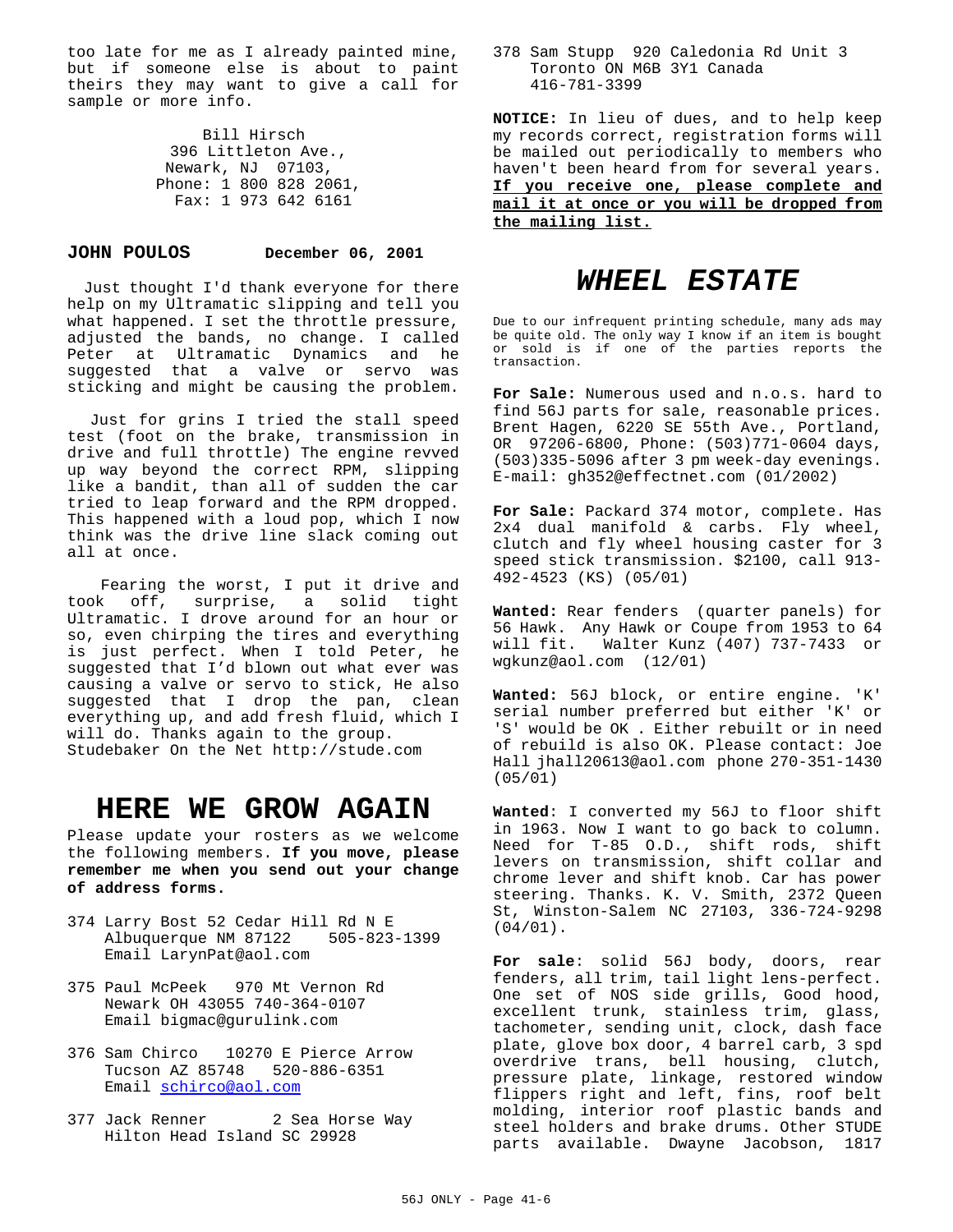Miller Court, Stevens Point, WI 54481. 715- 341-9470 or studebaker@g2a.net

**For sale**: lower moldings, wheel moldings, restored window flippers, roof band, fins, drivers side check molding, grill emblem, grill, tail light housings, interior trim, dash, gauges, tachometer and used front and rear bumpers. Dwayne Jacobson, 1817 Miller Court, Stevens Point, WI 54481. Phone 715-341-9470 and e-mail studebaker@g2a.net  $(02/00)$ .

**For Sale**: 1956 J reproduction fiberglass hoods may be available if enough interest is shown. The approximate cost would be \$375 to \$400. The workmanship on the hood would be excellent. Would like to order 5 hoods to get the project off to a start. Dwayne Jacobson, 1817 Miller Court, Stevens Point, WI 54481. Phone 715-341-9470 and e-mail studebaker@g2a.net (02/00).

**For Sale**: One 56J hood**,** a set of tail fins, and a 352 V-8 for sale. I also need a lower door outer molding and a lower interior door molding. Dwayne Jacobson, 1817 Miller Ct., Stevens Pt, WI 54481, 715-341-7671.

**Wanted**: Need a deluxe steering wheel that will work on my 56J, does not have to be Original wheel, but some where close. Must have chrome horn ring and button. Will settle for one that can be restored. Will pay top dollar for right wheel. Richard  $501 - 753 - 9942$ AR.emailcdick72@aol.co (03/01)

**Wanted**: Packard 374" block or complete engine and any high-performance or racing parts for same. Jack Vines, 3227 E. 28th Avenue, Spokane, WA 99223, 509-535-8160<br>(h), 509-534-6200 x554 (o), (h), 509-534-6200 x554 (o), jackv@studentambassadors.org (01/01)

**Wanted**: Crank up left fender antenna, Seat belt set with the part that goes on rear of door for 1956 Golden Hawk. I have part on front of door panel (could some one give me a pattern of the metal bracket on rear of door?). Tom Borders, HC 72 Box 52, Pineville WV 24874-9665, Tel 340-732-9198. (11/00)

**THE** *PACKARD* **PAPERS**, for the *Packard* enthusiast, printed on antique letterpress, *Packard* Ivory paper with black printing. The Packard Papers, 288 Whitmore St., #211, Oakland CA 94611, 510-655-7398.

## **1956 GOLDEN HAWK SERVICES**

**Ultra400 Automatic Transmission Conversion** for your 1956 Golden Hawk. Enjoy the difference and confidence. No puking overflow. More power to the wheels. For

more information contact: Jack Nordstrom, 4975 IH-35 South, New Braunfels TX 78132.

**1956 Sky Hawk and Golden Hawk headliner trim bows** now available!! One set consisting of 3 pieces with ends tapered. \$110.00 per set (includes shipping). Contact Myron McDonald at 417-678-4466 or 417-678-2631, email pmeyer@hdnet.k12.mo.us

**Motor Mounts** for the Packard Engine on the '56 Golden Hawk, \$125.00 a pair, plus your old mounts or send an additional \$125.00 for core charge. Ken Berry, 2206 Live Oak Circle, Round Rock, Texas 78681, Email at KRBERRY@prodigy.net.

**Rebuilt 56 Golden Hawk fuel pumps**, both Carter and AC Delco, \$75 exchange (I must have your old fuel pump, or a \$50 core charge). Add \$10 for shipping. Gary Capwell 3441 Sandringham Dr. N.E. Salem, Oregon Phone (503)390-4588 Email mocha56j@aol.com (01/00).

**Rebuilt Packard water pumps** for sale \$75, plus \$10.00 for shipping, no core charge. Contact Brent Hagen, 6220 SE 55th Ave.,<br>Portland, Oregon 97206-6800. Phone: Oregon 97206-6800. Phone: (503)771-0604 days, (503)335-5096 after 3 pm week-day evenings. E-mail: gh352@effectnet.com

**Transmission Puke kit-II**: Stop that fluid from belching out the dip stick tube on start up, for those who would rather have someone else make it for them. \$5 ppd. Mail check to Brent Hagen, 6220 SE 55th, Portland, OR 97206-6800

## **STUDEBAKER VENDORS**

**www.studebakervendors.com** is the place where customers and vendors meet. All the major vendors are listed on Studebaker Vendors. You are only a "click" away from a host of vendors who can help you with your project. Most vendors have Email, and many have on-line shopping carts. Studebaker Vendors, your one stop shopping mall.

**Studebaker parts**, N.O.S. and excellent used parts. Phil's Studebaker, 11250 Harrison Rd., Osceola IN 46561, Ph 219-674-0084, email *Stude67@aol.com* See our web page at *www.studebakervendors.com/phils.htm*

**HIGH PERFORMANCE Reproduction** Parts & Accessories. Lionel Stone Studebaker, 4476 Matilija Avenue, Sherman Oaks CA 91423, 818-990-8916 phone/fax. See our web page: *www.studebakervendors.com/lstone.htm*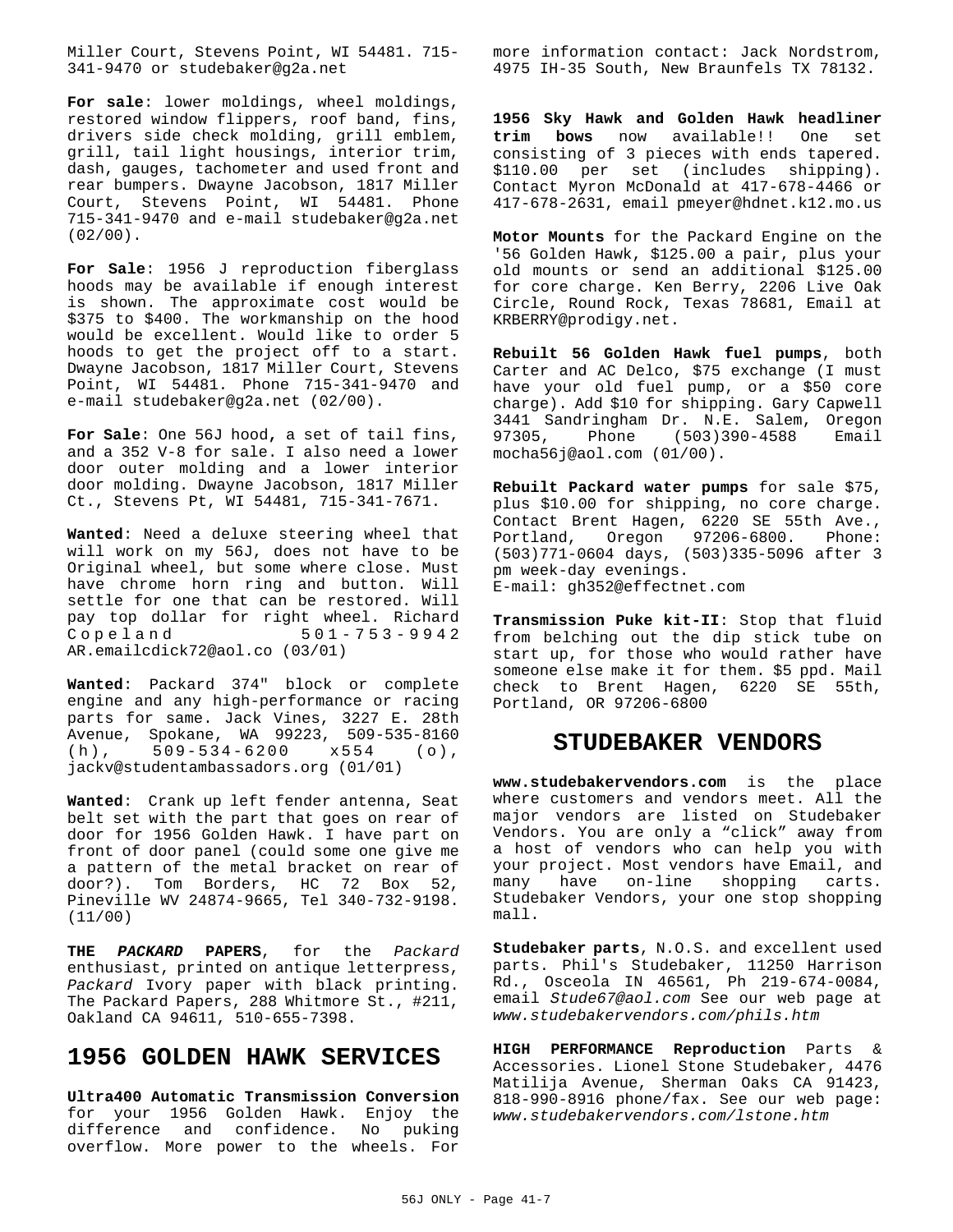**A LARGE STOCK** of Studebaker parts from 1934 - 1966, plus locating services. Hours by appointment. Call anytime, especially early evenings and weekends. 25 years Studebaker parts experience, Joliet Studebaker Service, Robert Kapteyn (Sr.), 112 Bissel Street, Joliet, IL 60432, 815-726-1531, 815 - 722 - 7262, *rkapteyn@mcs.com*.

**Bondo Billy's merchandise web store** has Tshirts, sweat shirts, license plates, mugs, steins, mouse pads, etc. Silkscreen or custom printed with photographs & drawings. Please take a look at our web site at *www.bondobilly.com/store.html*

**NEW & USED** Studebaker & Packard parts. Mechanical, electrical, & trim. Large stock of Packard engine/transmission parts. Stephen Allen's Auto, 520 N. W. 55th Street, Gainesville Florida 32607, 352-472- 9369. *www.studebakervendors.com/saa.htm*

**STAINLESS STEEL EXHAUSTS** available for 1956 Golden Hawks, standard size or 2-1/4" diameter. Stainless Steel OEM style mufflers for above systems, quiet or loud tone also available. Silvertone Exhaust Systems, 118 Culloden Rd., Ingersoll Ontario Canada N5C 3R1, D. Simmons 519-485-1966, Mon. - Fri. 9 a.m. - 8 p.m. EST. See our web site at: *www.studebakervendors.com/silverto.htm*

**UPHOLSTERY**, **HEADLINERS, TRUNK MATS** for 1956 Golden Hawks. Do this part of your restoration right, too. Rene & Bonita Harger, Phantom Auto Works, 311 E. Anderson Ave., Knoxville TN 37917, 865-525-6025. *www.studebakervendors.com/phantom.htm*

alphabetic index, numeric index, plus separate lists for service bulletins, utility items, and accessory codes.\$30.00. **56GH PARTS CATALOG UPDATE #1**

(included in above) \$1.00.

**1956 STUDEBAKER GOLDEN HAWK AUTHENTICITY GUIDE.** Most of the peculiarities are documented in this guide with 30 photos and all decals shown. The guide is<br>divided into sections sections covering the engine, exterior, interior, trunk, paint and accessorie\$20.00



#### **PRODUCTION ORDER COPY**

**COPY OF THE ORIGINAL PRODUCTION ORDER** for you car. Printed directly from the microfilm, so the only mistakes are the ones made by Studebaker. Just send the serial number.  $$12.00$ 

#### **STEERING WHEEL COVER**

Black on white background. Slides over the top of the 17" steering wheel, washable.  $$15.00.$ 



### **DECALS-APPLIQUES-TAGS-PATCHS**

**AIR CLEANER/OIL BATH**, yellow/black \$ 4.00. GENERATOR FIELD TERMINAL TAG, red \$ 1.50. **TACHOMETER SENDING UNIT TAG**, red \$ 3.00.

**PATCH** 4-1/2" x 2-1/2" Can be sewn or glued to a cap or shirt. Red on white background. \$3.50



**CLUB ROSTERS** (send SASE)

Prices include postage (SASE appreciated on small item orders).

*Make checks payable to Frank Ambrogio.*

## **56J CLUB ITEMS**

*ALL PROCEEDS HELP MAINTAIN THE CLUB*

#### **MANUALS**

**1956 STUDEBAKER GOLDEN HAWK PARTS CATALOG (includes Update #1).** Taken from the 1953-58 Body Parts and the Chassis Parts Catalogs, Catalog contains only 1956 Golden Hawk parts and illustrations. 320 pages of specifications, illustrations, parts lists,

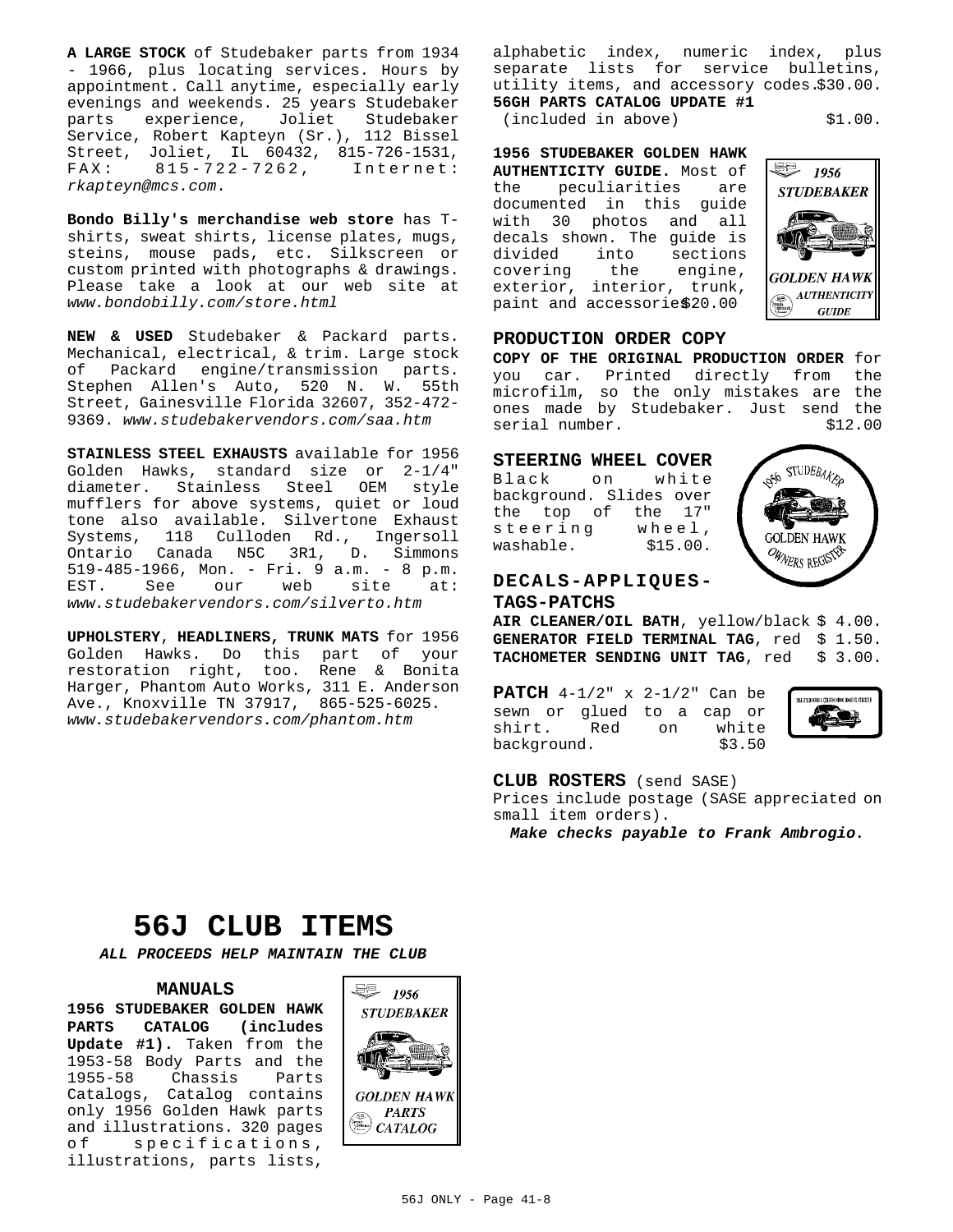

- . Sparkling Chrome & Gold Stainless Finish
- \* Exclusive Spoke-Type Construction
- \* Distinctive Studebaker "Coat-of-Arms" Emblem
- . Glimmering Attractiveness-Still or in Motion
- . Snug Snap-In Mounting
- \* Easy-to-Clean and Keep Clean

Here's the hottest accessory that's come over the horizon in a long, long time. Get in on the ground floor-order quick-and start cashing in on the extra sales and profits now. Fits all late model Studebakers; in fact, it can be installed on most cars with 15" wheels. Four are required per car. Equip demonstrators and show cars . . . put 'em on your accessories displays in the showroom, parts store and service station . . . or on actual spare wheels you may have lying around. Tell all your salesmen . . and fire them up to present, demonstrate and SELL Spoke-Type Wheel Discs.



REMEMBER - Full Chrome Discs are still highly popular. Display and sell these too. Give 'em a choice and you'll not lose a single sale.



## **AC-2799 HUB CAP REPRODUCTION**

To all owners of 1956-57 Studebakers: I am hoping to have the AC-2799 full disc stainless spoke-type hub caps reproduced. Since these reproductions will cost more than \$30,000, I am taking pre-orders. I would need at least 75 orders at \$450 per set to make a "go" for the project. If you would like to commit to purchasing a set of the caps, contact me at the address below, email rtq11@aol.com, or telephone (708) 479-2658. These caps will be guaranteed for quality, authenticity and fit. NO MONEY IS REQUIRED NOW, only a promise to purchase a set when they are available. Date of availability is dependent upon how soon the quota is reached.

> Richard Quinn 20026 Wolf Road Mokena, IL 60448